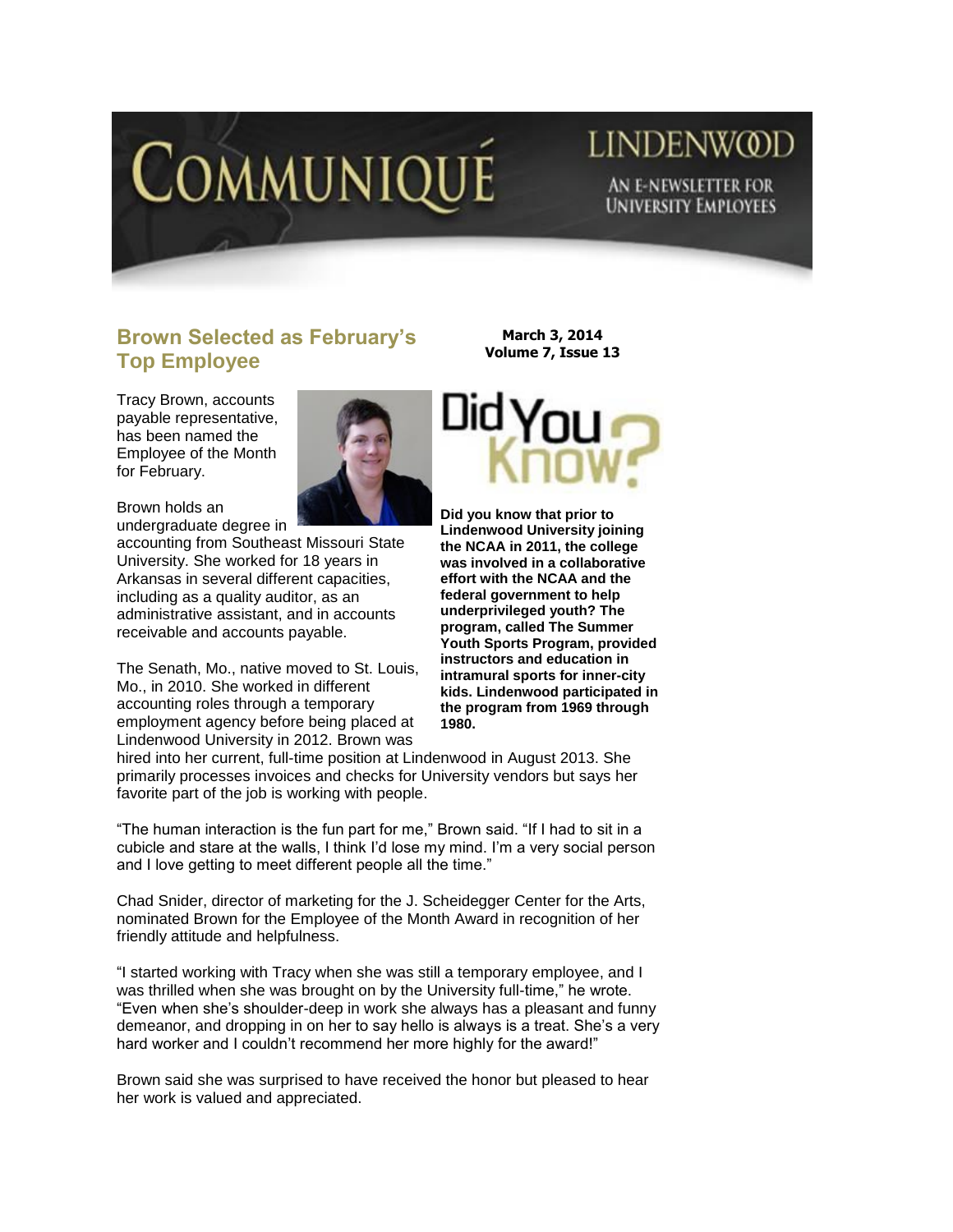"You work every day and think, "I hope I"m doing what people need." It"s nice to feel like I must be doing something right."

## **Mark Roselli is LU-Belleville's First Employee of the Month**

Dr. Mark Roselli, assistant professor in the Division of Business and Entrepreneurship at Lindenwood University – Belleville, was selected as the January 2014 LU-Belleville Employee of the Month. Roselli is the first employee to be selected by the Belleville Campus Employee of the Month Nominations Committee, a newly established group of Belleville faculty



and staff who will collect nominations and select one employee each month to be honored. Roselli was nominated by his Division Chair, Dr. Daniel Frazier, who described Roselli as "a valuable asset to the Business and Entrepreneur Division" and stated that the business students love him as a teacher.

Roselli joined the Lindenwood-Belleville Division of Business and Entrepreneurship in June 2012, and in that time, his extensive international teaching background has greatly benefitted the campus and his students.

Thanks to Skype, Roselli first interviewed for the position at Lindenwood from thousands of miles away at Tan Tao University in Vietnam. A professor in international business there, he helped to shape the curriculum and policies of the new university, which opened in August 2011.

In only two short years at Lindenwood, Roselli made history for the Belleville campus by leading the first international travel program for students to study international business in Malaysia in January 2014. He plans a similar trip to Costa Rica for the J-Term in 2015.

Roselli assists Dr. Dan Frazier, Division Chair, in the ACBSP accreditation process for the Belleville campus. He also started the rapidly growing student business organization, Enactus, which has two purposes: to teach students how to run a real business and to perform service work in the community. Enactus is responsible for operating the Lynx Campus Store on the Belleville campus. Its members also conducted a Christmas drive last year to give presents to the needy, and they are currently starting a recycling program for the Belleville campus.

"Being named the first Employee of the Month at Lindenwood - Belleville came as quite a surprise since I am surrounded by so many who are equally deserving of this honor," said Roselli. President Bladdick presented Roselli with his certificate at the Sibley Day Employee Appreciation Dinner on February 19.